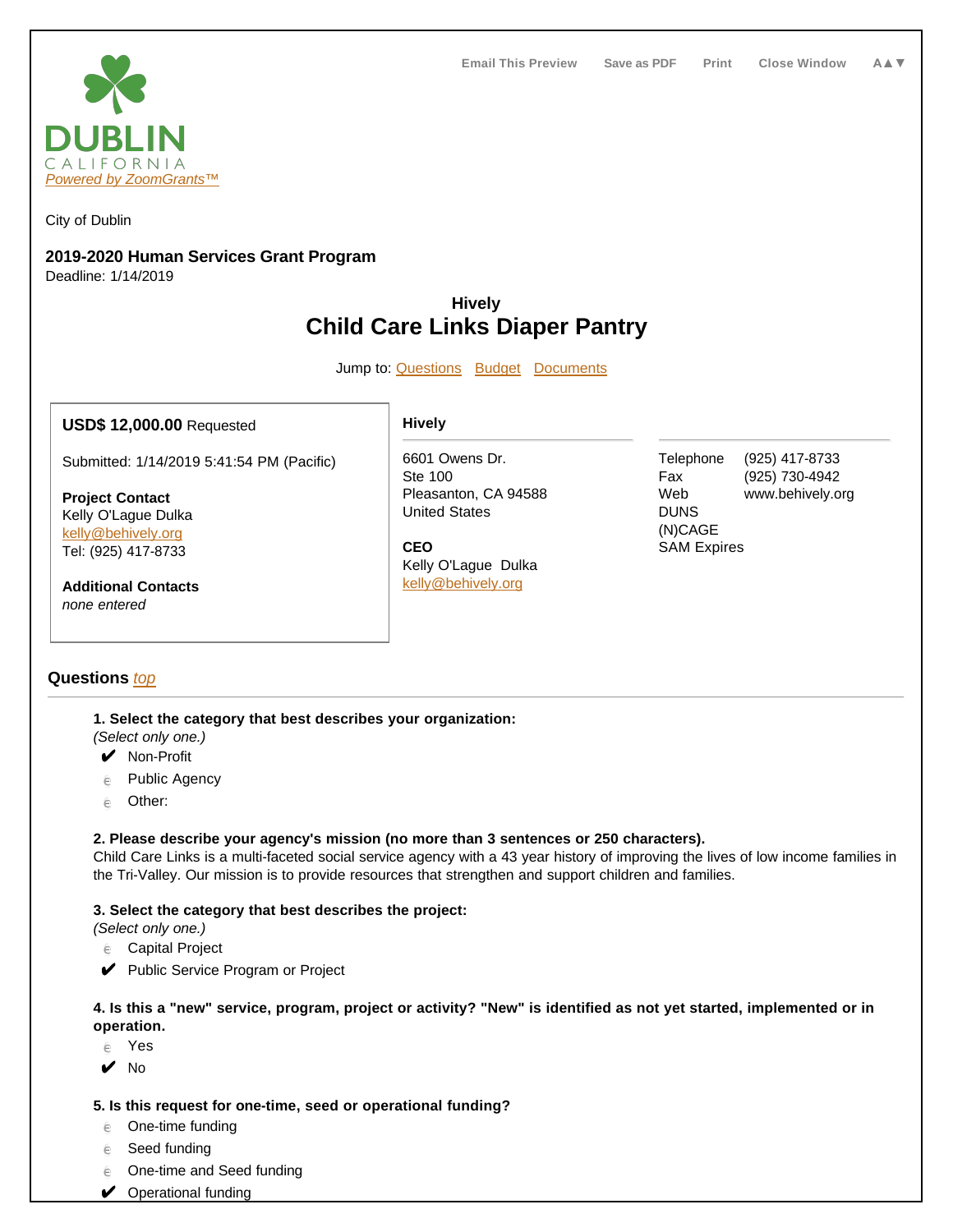$\epsilon$  None

**6. Please describe any funding received from other Cities, County, State or Federal government within the last three years (jurisdiction, year, amount, purpose, etc.). Enter "N/A" if the project has not previously received any government funding.**

In the last two years, the Child Care Links Diaper Pantry received funding from the City of Pleasanton and the City of Dublin.

In 2017, the City of Pleasanton funded Child Care Links \$6182.00 and the City of Dublin funded Child Care Links \$8000.00 to provide low income families a month supply of diapers, as well as free literacy material.

In 2018, the City of Pleasanton funded Child Care Links \$7041.00 and the City of Dublin funded Child Care Links \$8525.00 to again provide low income families a month supply of diapers, as well as free literacy material.

# **7. Please provide information to demonstrate your agency's capacity to conduct this project (type of management or governing body, fiscal staff resources, skills and experience, etc.).**

Child Care Links has been providing crucial early childhood resources and services to children, families, and the community throughout Alameda County for over 40 years. These services include subsidized child care, child care referrals, professional development trainings for Parents and Child Care Providers, and community outreach programs like car seat safety checks, and distributing free car seats to low-income families.

Child Care Links staff has extensive experience in managing and executing programs through various Private, Federal, State, County and City grant awards. Effective processes are in place to insure policies, procedures, tracking, and reporting requirements are met in a timely manner, and funds provided to the agency are expended in accordance with state and federal law. In-kind services, equipment and personnel will be provided by the Community Services Director and administrative staff.

After conducting a six month research-based needs assessment in 2016, Child Care Links opened a Diaper Pantry as a pilot program in January 2017 with a goal to distribute 50,000 diapers to 333 children. In 2017, the Diaper Pantry distributed 157,000 diapers to 1,136 children. In 2018, that number grew to 196,000 diapers to 1,314 children. In addition to diapers, we have distributed over 6,000 books to the very low income families who come in seeking diapers. We provide parents with resources to encourage reading to and with their little ones. Most of the books we distribute are bilingual in Spanish and English.

**8. Provide a concise summary of the project (no more than three sentences or 250 characters). This text will be used widely during the review and implementation process to describe your project.** Child Care Links provides diapers for low income families in Dublin and the other Tri-Valley cities of Pleasanton and Livermore. Families often have to choose between food or diapers. We want to ensure that parents aren't forced to make that choice.

**9. Estimate the total number of UNDUPLICATED Dublin residents to be served by this project.** 

(UNDUPLICATED means client is counted only once regardless of number of services received in a year.) 300

# **10. Which of the 14 Areas of Concern identified in the Eastern County 2011 Needs Assessment Report does your project identify with? Please explain how your project meets the selected Areas of Concern.**

 $e^{\frac{1}{2}}$  Behavioral Health (mental health and substance abuse)

- $e$  Affordable Housing
- $\blacktriangleright$  Health Care (including dental)
- $e$  Workforce Development
- e Homelessness
- $e$  Transportation Services and Access
- $e$  Domestic Violence and Child Abuse
- $e$  Disabilities
- $e$  Food and Nutrition
- e Senior Services
- **✔** Youth Services
- ✔ Child Care, Early Childhood Development and Education
- $e$  Changing Demographics and Growing Diversity
- $e$  Financial Assistance
- $e$  None of the above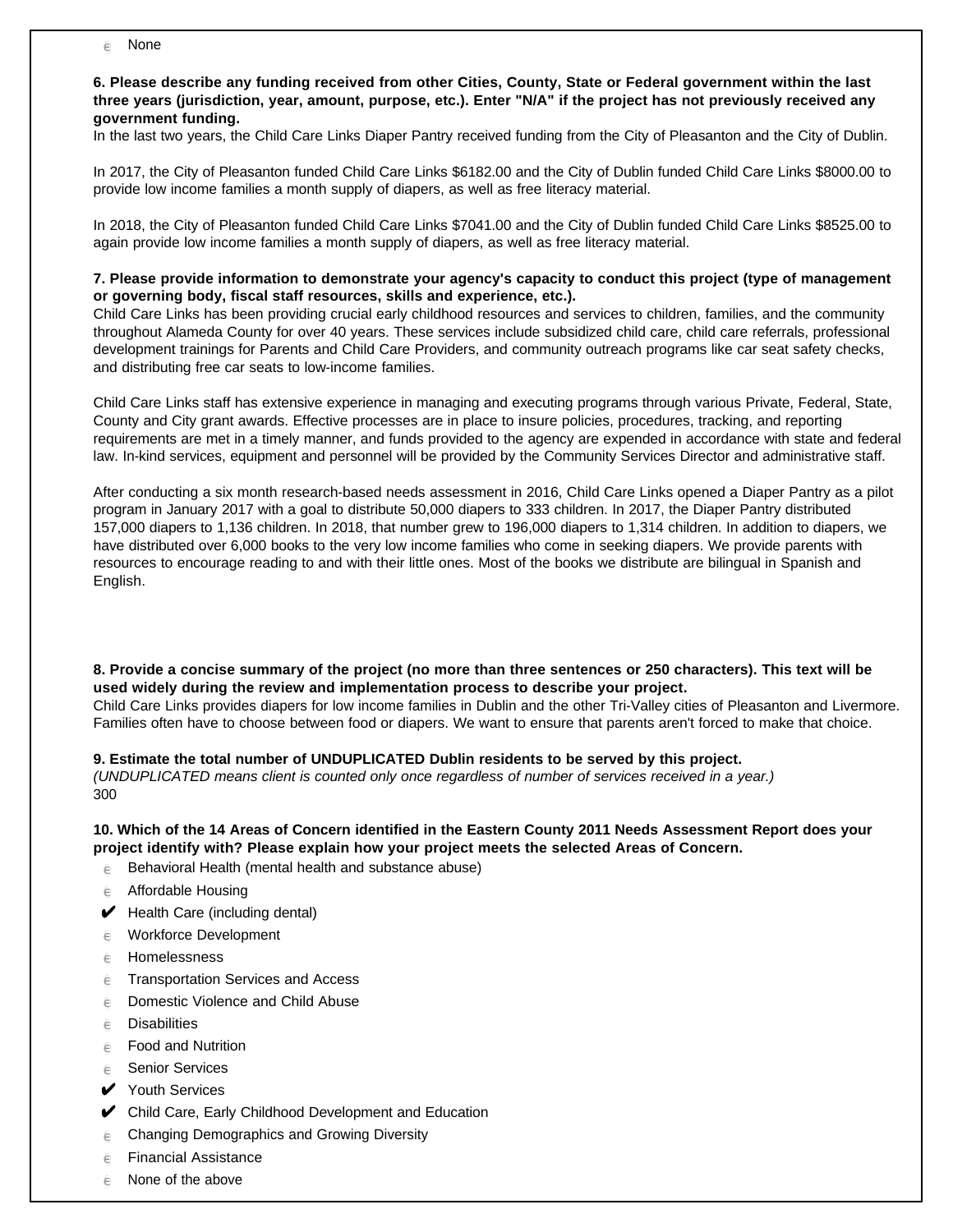### **11. How will this project will be implemented, administered, and operated?**

The Child Care Links Diaper Pantry was developed with an infrastructure to support and evaluate participant engagement, collaborate with community partners, and track short and long-term impacts. The agency has designated staff members for program implementation, data collection, marketing, reporting, training, and fundraising. A variety of tools are used to research and collect data to evaluate strategies that will better reach and serve the needs of target populations identified as low-income and limited English speaking families.

Program participants will be eligible to receive up to a one month supply of diapers and literacy materials six times in a twelve month period. Parents will be required to complete an Impact Needs Assessment questionnaire to measure and track: income level, ethnicity, city of residence, number of children in diapers, quantity of resources received, frequency of visits, diapering activities (talk, read, sing), financial impact, hours spent reading, and level of parent engagement.

The Diaper Pantry will be open to low-income families during regular business hours two days a week. No appointment is necessary. The agency will evaluate the program on a quarterly basis to ensure the needs of the community are being met. When appropriate, Child Care Links will add additional days of operation to meet the high demand.

#### **12. Describe in detail how Dublin grant funds will be used for this project.**

(What specifically will the grant funds be used for?)

Dublin Grant funds will play a critical role in bridging the income-related academic achievement gap, facilitating early literacy skills, and ensuring the safety and well-being of children being transported in and around Dublin and the Tri-Valley. These funds will ensure that key systemic service needs are met.

Funding from the City of Dublin represents an investment in a partnership rooted in shared values, and a genuine commitment to foster new opportunities for children and their families to improve and sustain a high quality of life.

A funding commitment from the City of Dublin will also help leverage a variety of resource streams that will help the agency build a diversified revenue model for program sustainability.

Specifically these funds will be used towards staff salary and benefits, the purchase of diapers, literacy materials, and resources for parent engagement. Resident data collected between 1/1/18 – 12/31/18revealed that nearly 25% of Diaper Pantry recipients resided in Dublin. This data was used to identify a strategic funding request based on the program's total budget and direct costs allocated to serving Dublin families.

In order for Child Care Links to build a solid foundation of diversified funding streams the agency must have a designated staff member who can contribute their efforts to securing these partnerships. In addition, staff and volunteers provide the labor to purchase and organize diapers for distribution, serve clients of the diaper pantry on distribution days and ensure that diaper drives are ongoing throughout the Tri-Valley.

## **13. Please list and briefly describe the outcome measures that are crucial to the success of this project. What strategies or objectives will your agency use to track the progress of meeting the outcome(s)?**

The success of this project will be measured by tracking the number of hours and the frequency that parents are engaging with their children during diaper time, as a result of receiving free educational materials and information about the affects these interactions have on closing the achievement gap between affluent and low-income families.

An astounding 42% of Diaper Pantry recipients reported not knowing the direct effects that talking, reading and signing to their child every day has on their child's academic success.

The number of age-appropriate books, literacy materials, diapers, and car seats distributed to each child and family will be tracked to measure community need and program reach. Outcomes will also measure parent's ability to go to work, or school, by having access to an adequate supply of diapers in order to meet child care program requirements.

**14. Describe the population your agency anticipates serving with these funds and how clients/customers will benefit from the implementation of this project, i.e. seniors, youth, disabled, low-income, etc.** The target populations this project will serve are families living well below the poverty line, limited English speaking families living in Dublin and the Tri-Valley.

Participant data collected between 1/1/17 – 12/13/18 revealed that 67% of Diaper Pantry participants are Hispanic with limited English skills, 15% are Caucasian, and 11% are African American. A humbling 80% of participants reported an income level of < \$24K a year, and 19% reported an income level of < \$48K a year.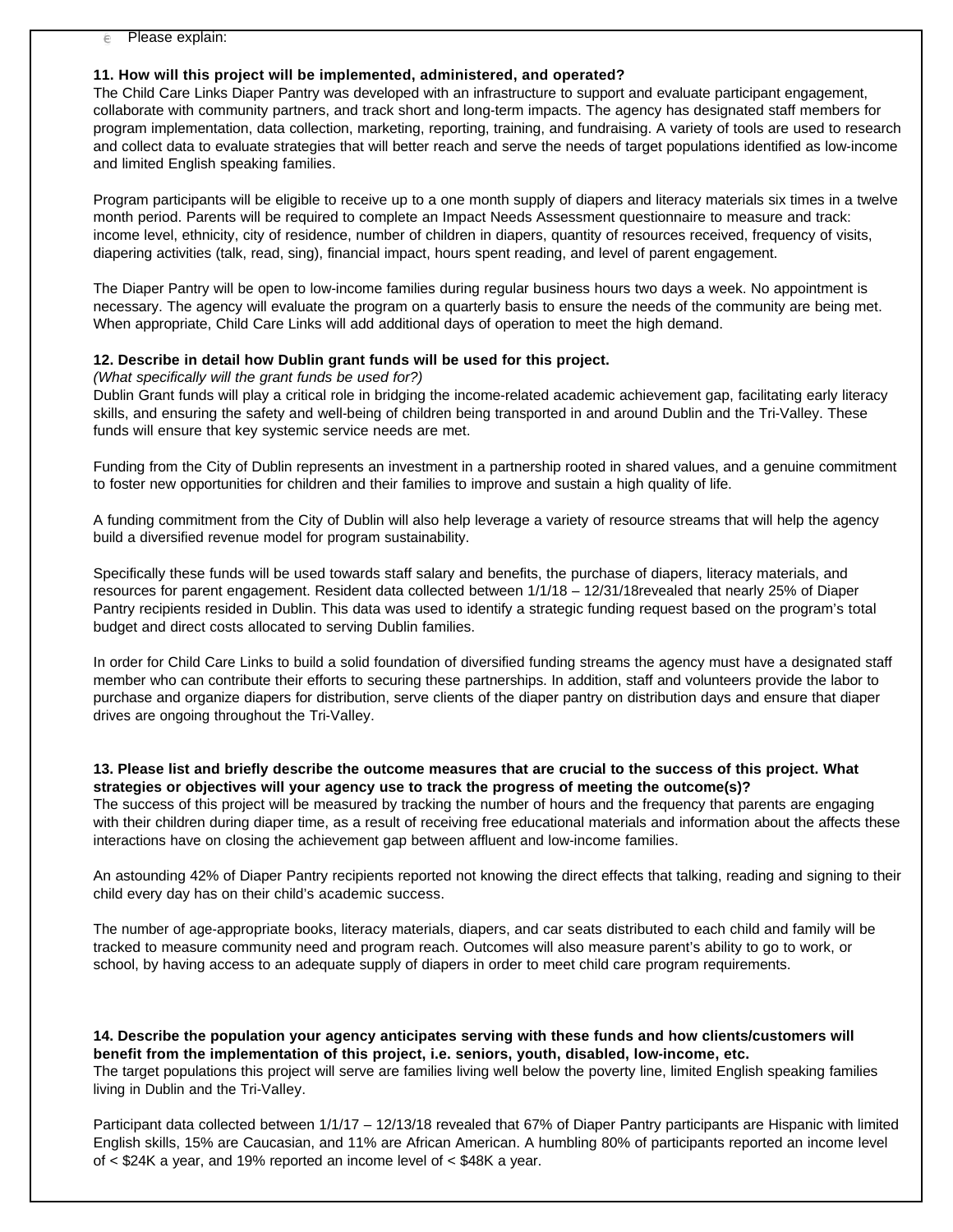Based on the 2018 California Income Limits for Alameda County released in July 2018 using an average household size of four, 99% of the participants are living significantly below the poverty line.

Based on these facts, the target populations will benefit from the implementation of this project as detailed in questions #12 and #29.

#### **15. How is this project culturally appropriate (i.e., describe how it is specifically tailored to the client/customer population served)?**

Child Care Links actively engages with the community on a regular basis to provide programs that are culturally appropriate and cost effective. Interviews and questionnaires were conducted with representatives of the intended target audience to create a program that would be effective and culturally appropriate. Their input was invaluable to the planning and development of the Diaper Pantry, including the decision to distribute literacy materials in both English and Spanish.

Families receive a one-month supply of diapers, bilingual books, and educational materials that inform parents how to maximize diaper time to nurture brain development through stories, pictures, songs, and counting toes. The majority of the Hispanic participants are Spanish speaking families who greatly benefit from receiving children's books and educational materials in both Spanish and English. This not only meets the needs of the Spanish speaking Hispanic population, it provides opportunities for parents and their children to increase their dual-language literacy skills together.

**16. Explain how your agency will outreach to low-income, limited English speakers, and/or disabled persons. How will each of these groups access the project for which your agency is requesting funding?**  Child Care Links uses a variety of innovative strategies to consistently collect data, and evaluate objectives on how to best reach low income families, limited English speakers and/or disabled children needing a specialized car seat.

Using the participant data outlined in question #14 relating to the populations this project will serve, strategies are in place to increase the scope and scale of target marketing efforts by identifying where these populations live, schools their children attend, and locations they utilize to access resources. Customized digital and in-print educational and community resources will be distributed to program participants. The agency will also outreach using Constant Contact, SurveyMonkey, social media, contests, community events and the agency website. Child Care Links employs staff who speak many of the languages that are spoken by residents in the City of Dublin and are experienced in providing support and resources to these individuals living in suburban poverty within an affluent community.

Child Care links initiates new community partnerships through purposeful engagement and outreach initiatives, targeting lowincome housing facilities, such as Camellia Place, Wexford Way and Oak Grove Apartments. Other outreach efforts targets health care providers, school district social workers, social service agencies, and collaborating with community organizations who serve low-income, limited English speaking families, and disabled youth.

#### **17. Identify other organizations that your agency partners with and describe their relevant capabilities that result in greater service integration.**

Child Care Links actively pursues partnerships with Tri-Valley service organizations, businesses, nonprofits, and individuals to effectively and efficiently streamline service integration strategies, and reduce program costs to reach more low-income and Spanish Speaking families.

The agency has rich partnerships with the Tri-Valley Anti-Poverty Collaborative, Axis Health, WIC, Community Care Licensing, CityServe, CAPE Head Start, Kaiser, Hacienda Helping Hands, Food Bank of Alameda County, Dublin, Pleasanton and Livermore School Districts, First 5 Alameda County, California Child Care Initiative Project, and Livermore Community Needs. Additional partnerships are currently being developed with WorkDay, John Muir Health, Costco, and the City of Livermore.

Currently, CityServe of the Tri-Valley, Axis Community Health, and WIC of Pleasanton refer qualified clients on a consistent basis to the Diaper Pantry. Axis Community Health has five sites serving more than 14,000 East Alameda County residents, 800 of those children between the ages of 0-3 years old and a majority of their patients living below the poverty line. WIC of Pleasanton serves 500 infants and toddlers a month and CityServe of the Tri-Valley serves over 2,000 low-income families a year. Collaborations such as these are key in meeting the unique and changing needs of Tri-Valley families living in suburban poverty, and for building a self-sustaining program that does not require annual funding from repeat funders. Child Care Links will enlist the aid of these partners in order to deliver the most comprehensive services to Dublin families.

**18. Describe the marketing and outreach your organization has done, particularly to Dublin residents. In addition, outline specific outreach collaboration with other service organizations in the City of Dublin or Tri-Valley.** Child Care Links actively collaborates with the Dublin Unified School District's Community Liaison and Student Services to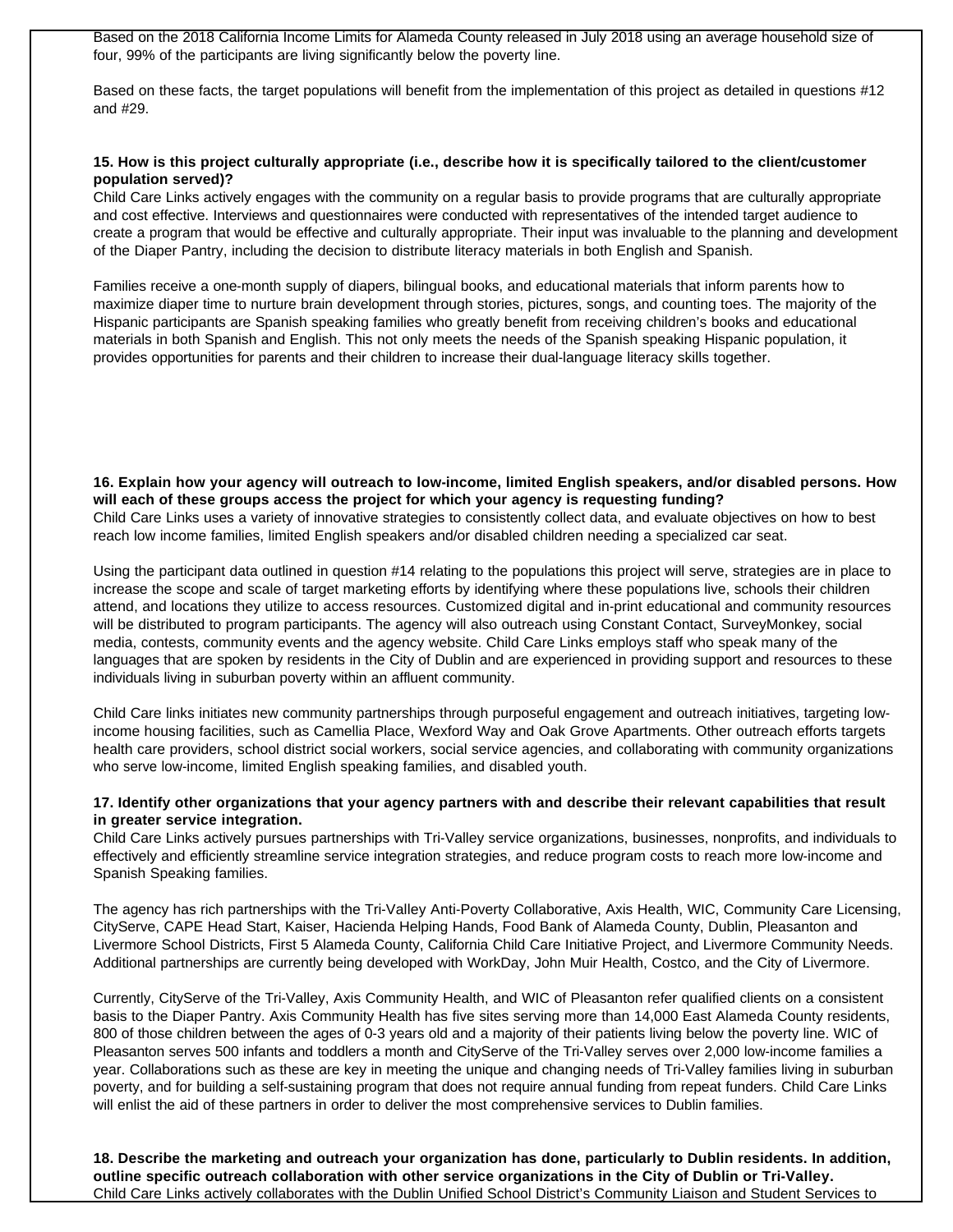collaborate in outreach events for the Annual Health Fair, SeeDubRun and family resource fairs held at below-market housing facilities. Locations include Camellia Place, Wexford Way and Oak Grove Apartments.

The agency works closely with the Dublin CAPE facility to bring resources, trainings, and services on site to CAPE families. The agency conducts car seat safety checks and brings free car seats on site to distribute to families with old, damaged or expired car seats.

In 2017, Child Care Links collaborated twice with Marilyn Avenue School, the Food Bank of Alameda County, Axis Community Health, Las Positas College, and Stanford Health to provide parents with information and a tool kit on choices they can make every day to raise successful, healthy children.

Child Care Links use a wide variety of marketing and outreach strategies to expand the reach of services. The agency publishes in-print and digital media content for the Child Care Links website and social media pages, community calendars, and monthly newsletters. The Child Care Links website and social media pages allow parents, Child Care Providers, and the community the ability to download forms, receive and share information, and register for events through the agency's online calendar.

Child Care Links anticipates expanding the agency's reach in the community by providing youth volunteer opportunities for Dublin students wanting to volunteer in their community.

#### **19. BUDGET NARRATIVE Describe how this project is cost effective and how the budget is reasonable for the anticipated result.**

Funding will cover expenses including staff salary and benefits, program materials, and supplies. Please see the budget for specific line item information.

Staff identified a community need and developed a program using a root-cause solution approach while implementing cost effective strategies. Child Care Links utilizes in-kind resources, community partnerships, fundraising strategies, and volunteers to help minimize costs.

With participant data showing a dire need for low-income families to have access to free diapers, age-appropriate literacy materials, and car seats, the program's capacity has tripled in twelve months. Running it as a pilot program last year on a shoestring budget, Child Care Links was able to distribute 157,000 diapers and 32 car seats in the first twelve months. The retail price for that amount of diapers would cost \$100,000 but as a member of the National Diaper Bank Network (NDBN) the agency is able to purchase diapers for a third of that cost.

Additionally, having a membership with the NDBN allows the agency to connect with a network of over 3,500 partner agencies and access to reduced purchasing agreements for car seats.

In order to increase the cost effectiveness of this program, a higher percentage is being requested for salaries. This is a crucial step for the program to become self-sufficient as outlined in question #45. Developing community partnerships and innovative fundraising strategies is vital to streamlining resources, securing diverse funding streams, and reducing program costs. This type of expertise warrants the expenditure and integrity it takes to build a successful program with a significant impact. Child Care Links is honored to have the City of Dublin as a founding contributor to the program's success during the pilot last year. Child Care Links does not anticipate having any unspent grant funds at the end of the fiscal year.

#### **20. If this application does not receive funding, or receives reduced funding, what will be the effect on the project?**

Child Care Links is committed to serving low-income, limited English speaking families, and disabled youth throughout the Tri-Valley in partnership with the cities of Dublin, Pleasanton and Livermore. If this project is not funded, or receives reduced funding, it will have a significant impact on the number of families who are able to buy food and pay bills with the money they save on receiving free diapers and car seats.

Currently the demand for diapers is so great that Child Care Links has to limit the number of times families can visit the Diaper Pantry to six times a year in order to accommodate the high demand and serve more families. As the agency continues to reach out to the targeted populations in community, the demand for car seats will continue to rise. Without funding, the agency will have to turn families away, resulting in parents not being able to work due to lack of supply of diapers, children not being transported safety, and closing the achievement gap for low income children.

If Child Care Links receives reduced funding, or no funding, it will limit the scope and reach of the project and it's impact on bridging the income-related achievement gap.

# **21. Does your agency anticipate having any unspent grants funds at the end of the fiscal year?**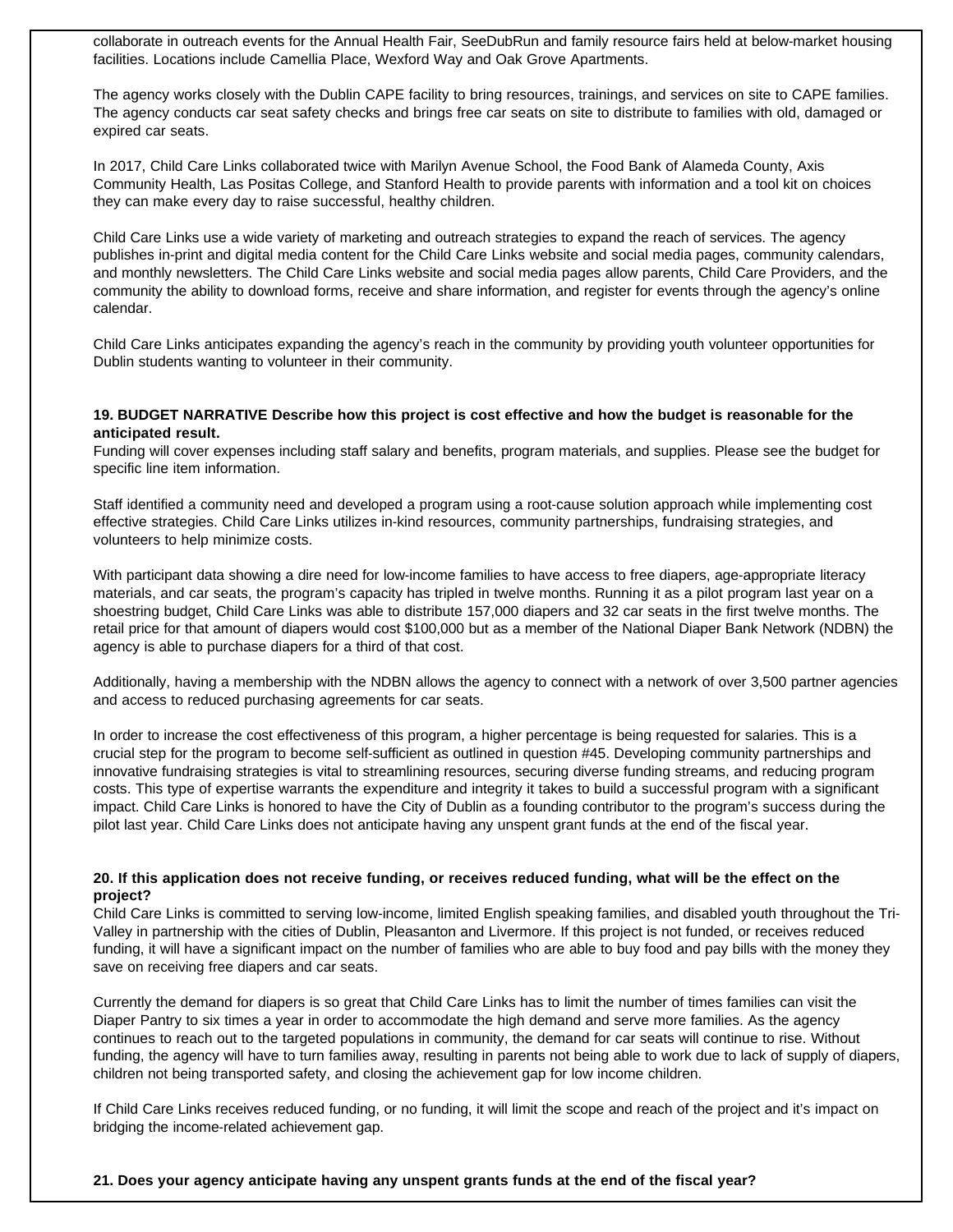- $\sqrt{N}$
- $e$  Yes: If yes, please explain:

**22. CAPITAL PROJECTS: Is your agency requesting funds for a Capital project (e.g. one time expenses for construction, equipment, furniture, fixtures)?**

 $e$  Yes

 $\blacktriangleright$  No. If no, check box here and enter N/A for questions 23, 24 and 25

**23. If your agency is requesting Capital funding, describe the detailed scope of work for the project. Include a timeline/schedule. [Attach project budget, photos, designs, site plans, specs, needs assessment, etc. later in the "Documents" tab.]** 

Enter "N/A" if not applicable. N/A

**24. If your agency is requesting Capital funding, describe any land tenure issues (e.g. does your agency own or lease the property, lease terms, plans for future relocation or expansion, etc.).** 

[Attach relocation plan (if needed) and other supporting documents later in the "Documents" tab.] Enter "N/A" if not applicable.

N/A

#### **25. If your agency is requesting Capital funding, will this project require implementation of Davis-Bacon/Fair Labor Standards Act requirements?**

NOTE: Please contact City staff immediately if you have any questions regarding Davis-Bacon requirements.

- $\vee$  Not Applicable
- e Yes
- $\epsilon$  No

**26. PERFORMANCE MEASURES: Select AT LEAST ONE of the following statements that best describes the project:** (You may choose more than one.)

- ✔ Promotes and supports a high quality of life which ensures a safe and secure environment that fosters new opportunities.
- $\epsilon$  Balance history with progress, to sustain an enlightened, economically balanced and diverse community.
- $\epsilon$  Encourages innovation of City life, including programs to strengthen our economic vitality, supports environmental stewardship and sustainability through the preservation of our natural surroundings.
- ✔ Promotes residents engaging in an active and healthy lifestyle through the creation of first-class recreational opportunities, facilities and programs.

## **27. The City Council updated and modified Dublin's Vision statement in 2018 as part of the City's Strategic Plan. Describe one way the project serves Dublin residents and will help the City carry out its mission and achieve its vision for the**

The mission and vision statements are available online at www.dublin.ca.gov/1956/Application-Requirements-Process This grant addresses three of the priorities articulated in the Eastern Alameda County Human Services Needs Assessment: Early Learning and Child Care, Workforce Development and Health Care. Diapers are an essential supply for keeping kids healthy. They are also required for children enrolled in child care. Without diapers, parents are unable to leave their children in child care. Without child care, parents can't work. Literacy materials help prepare children for academic success.

#### **28. \*\* QUESTIONS 29 THROUGH 41 ARE FOR THOSE ORGANIZATIONS INTERESTED IN APPLYING FOR FEDERAL COMMUNITY DEVELOPMENT BLOCK GRANT (CDBG) FUNDING ONLY. \*\* Are you are interested in applying for CDBG funds?**

- $\epsilon$  Yes. If so, check box here and answer questions 29 through 41.
- $\mathcal V$  No. If no, check box here and enter
- $\epsilon$  Don't know. If you are unsure, please call City staff at (925) 833-6650 immediately for assistance.

#### **29. CDBG ONLY- Explain your Limited English Proficiency/Language Access Plan (LEP/LAP). How does your agency outreach to limited English speaking residents to encourage access to services? What access accommodations are used? Etc. Provide detail**

Please enter "N/A" if you are not interested in qualifying for CDBG funding. N/A

# **30. CDBG ONLY - Identify at least one HUD Consolidated Plan Guiding Principle that relates to your project:**

- $\epsilon$  Be culturally accessible, appropriate and inclusive
- $e$  Encourage community engagement and involvement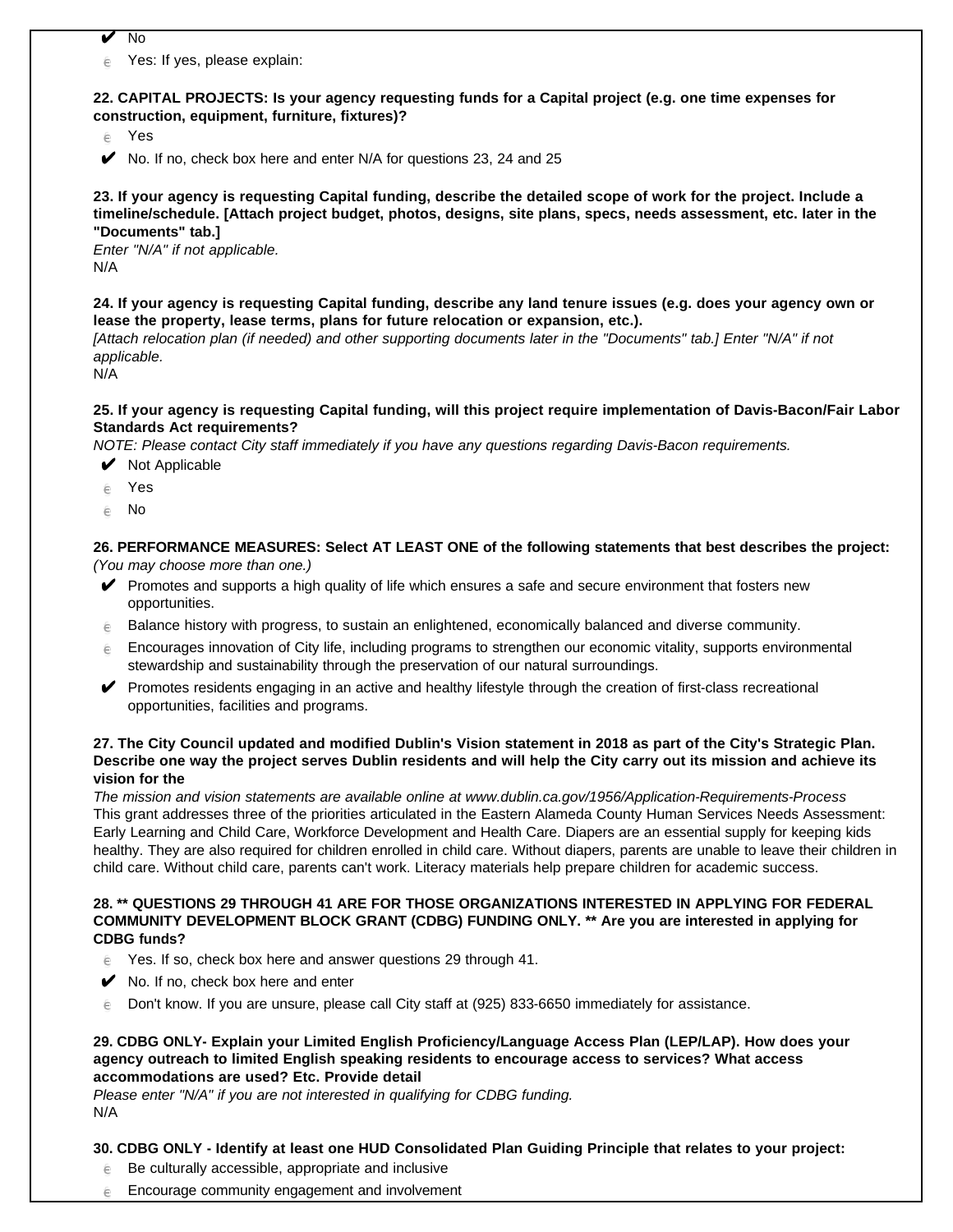- $e$  Promote energy and resource efficiency
- $\epsilon$  Encourage networking and information sharing across service providers
- $e$  Encourage process streamlining
- $e$  Consolidate service delivery
- Not Applicable. I am not interested in qualifying for CDBG funding.

#### **31. CDBG ONLY - Identify at least HUD Consolidated Plan Goal that relates to your project:**

- $\epsilon$  A) Support and develop a continuum of housing resources that will increase access to low-income, seniors, disabled and homeless persons with emphasis on activities that:
- $\epsilon$  \*Increase and maintain transitional housing opportunities with supportive services to increase positive outcomes and stability into permanent housing.
- $e^*$  \*Preserve and increase affordable rental housing opportunities for low and moderate income households.
- $\epsilon$  \*Assist with homeownership opportunities for first-time homebuyers and ensure existing homeowners have safe housing that maintains affordability.
- $e^*$  \*Promote fair housing and reduce housing discrimination.
- $\epsilon$  B) Improve community health and access to basic and specialty care including dental and optometry care, behavioral and mental health care services especially for low-income, uninsured and under-insured residents with emphasis on activities that:
- $\epsilon$  \* Support the maintenance and expansion of services and programs aimed at wellness and preventative care services.
- $\epsilon$  \* Increase outreach and access for underserved populations including limited English speaking persons, youth, disabled, seniors and homeless persons.
- $\epsilon$  C) Increase and maintain affordable and accessible wellness and development opportunities for youth that are age appropriate.
- $\epsilon$  D) Support and expand programs and opportunities that keep seniors engaged and involved in their community.
- $\epsilon$  E) Foster and encourage innovative programs that meet emerging community needs with emphasis on low-income and underserved populations.
- $\blacktriangleright$  F) Not Applicable. I am not interested in qualifying for CDBG funding.

## **32. CDBG ONLY - Identify at least one HUD Strategic Goal that relates to your project:**

- $e$  Increase homeownership
- $e$  Promote decent affordable housing
- $e$  Strengthen communities
- $e$  Ensure equal opportunity in housing
- $\epsilon$  Promote participation of grass-roots, faith-based, and other community-based organizations
- ✔ Not Applicable. I am not interested in qualifying for CDBG funding.

# **33. CDBG ONLY - Identify at least one HUD Policy Priority that relates to your project:**

- $\epsilon$  Provide increased homeownership and rental opportunities for low and moderate-income persons, persons with disabilities, the elderly, minorities, and families with limited English proficiency.
- $e$  Improving the quality of life for our Nation's communities
- $e$  Encouraging accessible design features.
- $e$  Participation of minority-serving institutions in HUD programs.
- $\epsilon$  End chronic homelessness within ten years.
- $e$  Removal of barriers to affordable housing.
- ✔ Not Applicable. I am not interested in qualifying for CDBG funding.

# **34. CDBG ONLY - Identify at least one HUD Consolidated Plan objective that relates to your project:**

- $\epsilon$  Increase the availability of affordable rental housing for extremely low income (30%), very low income (50%) and low income (80%) households.
- $\epsilon$  Preserve existing affordable rental housing and ownership for households at or below 80% of Area Median Income (AMI).
- $e$  Assist low and moderate income first-time homebuyers.
- $e$  Reduce housing discrimination.
- $\epsilon$  Maintain, improve and expand (as needed) the capacity of housing, shelter and services for homeless individuals and families including integrated healthcare, employment services and other supportive services.
- Maintain and expand activities designed to prevent those currently housed from becoming homeless.
- $e$  Build on inter-jurisdictional cooperation to achieve housing and homeless needs.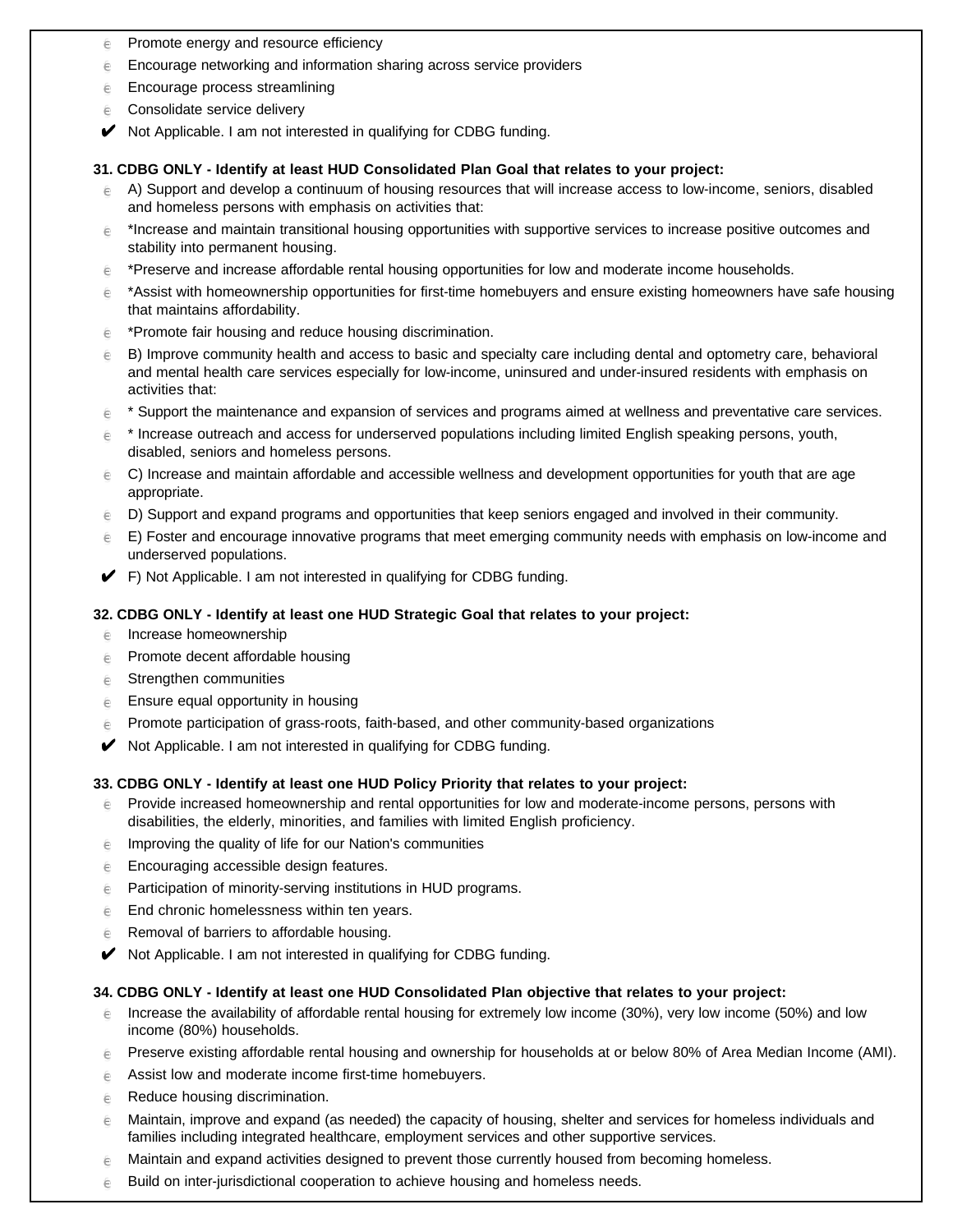- $\epsilon$  Increase the availability of service-enriched housing for persons with special needs.
- ◆ Not Applicable. I am not interested in qualifying for CDBG funding.

#### **35. CDBG ONLY - Select one HUD Objective that relates to your project:**

(TIP: When selecting an objective ask yourself, "What is the purpose of the activity? What is the larger community need that I am seeking to address?")

- $e$  Creating a Suitable Living Environment
- $e$  Providing Decent Affordable Housing
- $e$  Creating Economic Opportunities
- ◆ Not Applicable. I am not interested in qualifying for CDBG funding.

## **36. CDBG ONLY - Select one HUD Outcome that relates to your project:**

(TIP: When selecting an outcome ask yourself, "What type of change or result am I seeking?")

- $e$  Availability/Accessibility
- $e$  Affordability
- $e$  Sustainability
- $\blacktriangleright$  Not Applicable. I am not interested in qualifying for CDBG funding.

#### **37. CDBG ONLY - Select one HUD Specific Indicator that relates to your project:**

- $\epsilon$  Public facility or infrastructure: This indicator shows the number of persons that have been assisted by public facility or infrastructure activities that provide individuals with new or improved access to the facility or infrastructure. If the activity was used to meet a quality standard or to measurably improve quality, then this indicator will report the number of household units that no longer have access to a substandard service.
- $\epsilon$  Public Service: This indicator shows the number of persons that have been assisted with new or improved access to a service. If the activity was used to meet a quality standard or to measurably improve quality, then this indicator will report the number of persons that no longer have access to a substandard service.
- $\epsilon$  Targeted revitalization: This indicator shows a range of outcomes such as jobs created and retained, businesses assisted, low- and moderate-income persons and households served, slum/blight demolition, number of acres of brownfields remediated, etc. in a targeted area.
- $\epsilon$  Commercial facade treatments or business building rehabilitation: This indicator shows the number of commercial facade treatments undertaken and the number of business buildings that were rehabilitated.
- $\epsilon$  Brownfields remediated: This indicator shows the number of acres of brownfields that were remediated.
- $\epsilon$  Rental units constructed: This indicator shows the number of affordable rental units created, as well as the number of years of affordability, number of units occupied by the elderly, and those units designated for chronically homeless persons and persons with HIV/AIDS.
- $\epsilon$  Rental units rehabilitated: This indicator shows the number of affordable rental units rehabilitated as well as the number of years of affordability, units for chronically homeless persons, elderly persons, and persons with HIV/AIDS.
- $\epsilon$  Homeownership units constructed or acquired with rehabilitation: This indicator shows the total number of homeownership units constructed, acquired, and/or acquired with rehabilitation per activity. This includes total number of affordable units, number of years of affordability, Energy Star qualified units, section 504 accessible units, and number of households previously living in subsidized housing. In addition, data will be collected on the number of units occupied by the elderly, number of units designated for persons with HIV/AIDS, and number of units for the chronically homeless.
- $\epsilon$  Owner occupied units rehabilitated: This indicator shows the total number of owner occupied units rehabilitated, including the number of these units occupied by the elderly, number of units designated for persons with HIV/AIDS, and number of units for the chronically homeless.
- $\epsilon$  Direct financial assistance to homebuyers: This indicator shows the number of homebuyers receiving direct financial assistance, housing counseling, and down payment assistance/closing costs.
- $\epsilon$  Tenant Based Rental Assistance (TBRA): This indicator shows the total number of households receiving TBRA as well as the number with short-term rental assistance (less than 12 months) and the number of homeless and chronically homeless households assisted.
- $\epsilon$  Homeless shelters: This indicator shows the number of homeless persons given overnight shelter.
- $\epsilon$  Emergency housing: This indicator shows the number of beds created in an overnight shelter or other emergency housing.
- $\epsilon$  Homeless prevention: This indicator shows the number of households that received emergency financial assistance to prevent homelessness and emergency legal assistance to prevent homelessness.
- $\epsilon$  Jobs created: Of the total number of jobs created, this indicator shows the number of jobs that have employeesponsored health care, the types of jobs created (using Economic Development Administration (EDA) classifications) and the number of persons unemployed before taking the job.
- $\epsilon$  Jobs retained: Of the total number of jobs retained, this indicator shows the number of jobs retained, the number of jobs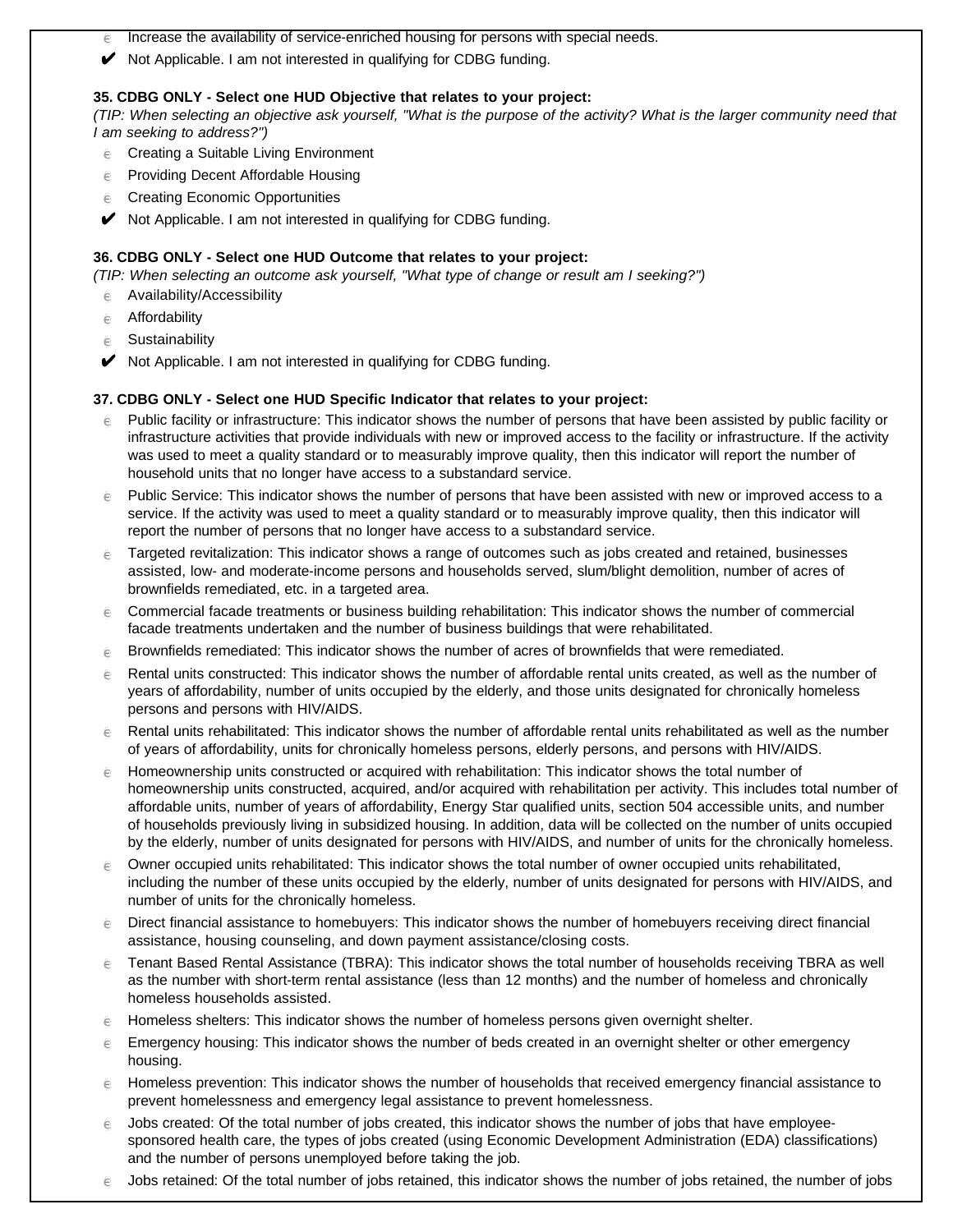with employer-sponsored health care benefits, and the types of jobs retained (using EDA classifications)

- $\epsilon$  Business assistance: This indicator shows the total number of businesses assisted. Specifically, it shows the number of new businesses, existing businesses, and the DUNS number of each business so that HUD can track the number of new businesses that remain operational for three years after assistance.
- $\epsilon$  Businesses providing goods or services: This indicator shows whether an assisted business provides goods or services to meet the needs of the service area, neighborhood, or community, as determined by the grantee.
- $\blacktriangleright$  Not Applicable. I am not interested in qualifying for CDBG funding.

**38. CDBG ONLY - Please choose a common indicator that your agency will use to track clients:** 

(Select only ONE.)

- $e$  Persons
- $e$  Households
- $\blacktriangleright$  Not Applicable. I am not interested in qualifying for CDBG funding.

**39. CDBG ONLY - Based on the common indicator you selected above, please list the number of unduplicated Dublin clients (EITHER Persons OR Households) your agency anticipates serving in each category. If none, please enter "0".**

| <b>Disabled</b>                                                                    |
|------------------------------------------------------------------------------------|
| Women/Female Headed Households                                                     |
| Seniors                                                                            |
| Youth                                                                              |
| <b>Homeless</b>                                                                    |
| N/A Not Applicable. I am not interested in qualifying for CDBG funding. (Type N/A) |
| 0.00 <b>TOTAL</b>                                                                  |

### **40. CDBG ONLY - Based on the common indicator you selected above, please list the number of unduplicated Dublin clients (EITHER Persons OR Households) your agency anticipates serving in each category. If none, please enter "0".**

Area Median Income ("AMI") information is available online at www.dublin.ca.gov/1956/Application-Requirements-Process

| Low Income (50%-80% AMI)                                                           |
|------------------------------------------------------------------------------------|
| Extremely Low Income (<30% AMI)                                                    |
| N/A Not Applicable. I am not interested in qualifying for CDBG funding. (Type N/A) |
|                                                                                    |
| $\blacksquare$ TOTAL $\blacksquare$                                                |

# **41. CDBG ONLY - List the number of clients your agency anticipates serving in race/ethnicity categories. Per HUD, "Hispanic" is an ethnicity, not a race.**

The sum entered below must match the total clients entered in Question #9 above. If none, please enter "0"

| White                                                |
|------------------------------------------------------|
| White + HISPANIC                                     |
| Black/African American                               |
| Black/African American + HISPANIC                    |
| Asian                                                |
| Asian + HISPANIC                                     |
| American Indian/Alaskan Native                       |
| American Indian/Alaskan Native + HISPANIC            |
| Native Hawaiian/Other Pacific Islander               |
| Native Hawaiian/Other Pacific Islander + HISPANIC    |
| American Indian/ Alaskan Native and White            |
| American Indian/ Alaskan Native and White + HISPANIC |
| Asian and White                                      |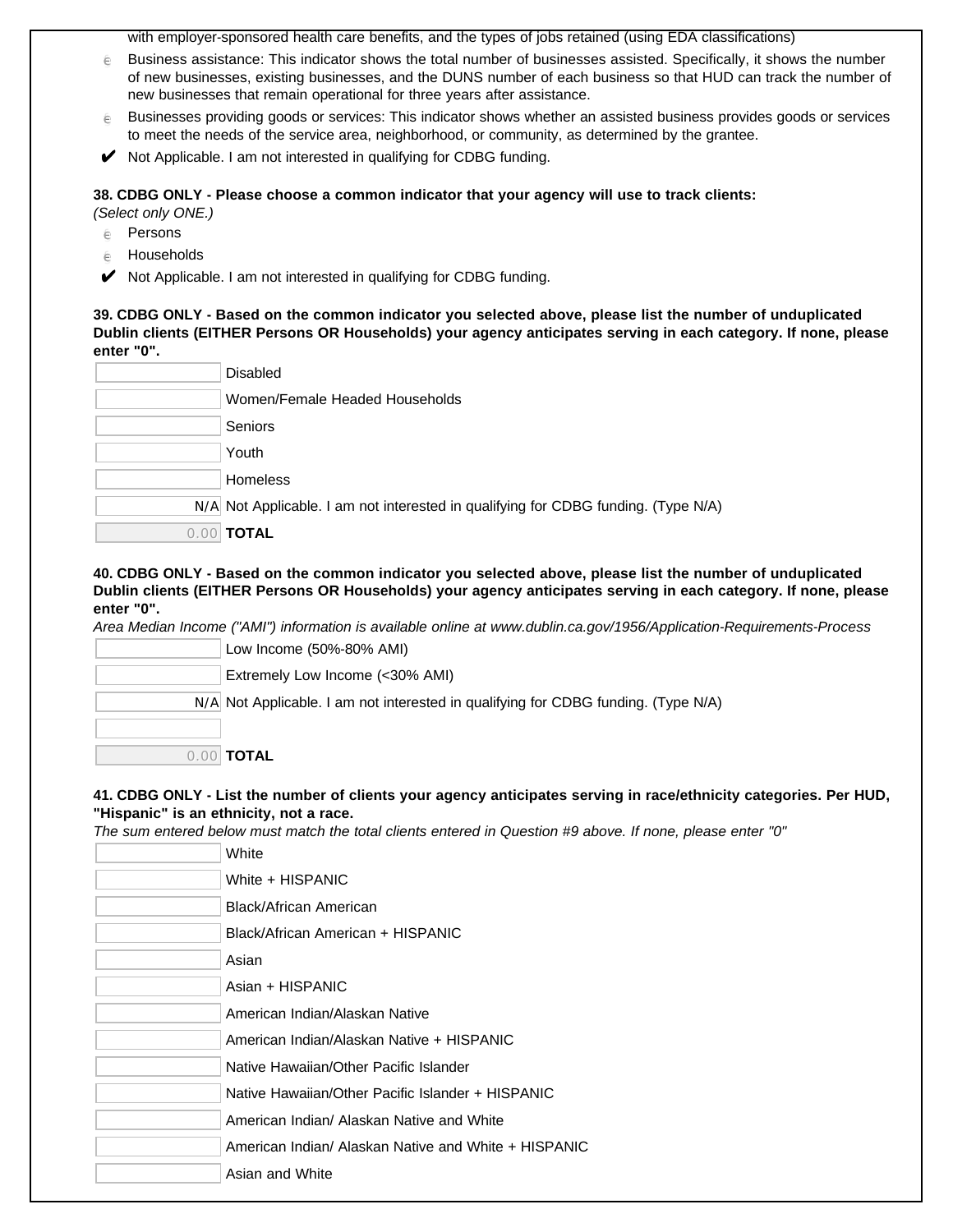|      | Asian and White + HISPANIC                                                         |
|------|------------------------------------------------------------------------------------|
|      | Black/African American and White                                                   |
|      | Black/African American and White + HISPANIC                                        |
|      | American Indian/Alaskan Native and Black/African American                          |
|      | American Indian/Alaskan Native and Black/African American + HISPANIC               |
|      | Multi Racial + HISPANIC OR other Multi Racial                                      |
|      | N/A Not Applicable. I am not interested in qualifying for CDBG funding. (Type N/A) |
| 0.00 | <b>TOTAL</b>                                                                       |
|      |                                                                                    |

# **42. If your agency is submitting more than one application or the same agency has different programs within it, please RANK the priority of this application, with number 1 being the highest priority for funding. There should only be one #1 PER AGENCY**

- $e$  #1 This program/project has the agency's highest priority for funding.
- $\blacktriangleright$  #2 This program/project has the agency's 2nd highest priority for funding.
- $e$  #3 This program/project has the agency's 3rd highest priority for funding.
- $\epsilon$  #4 This program/project has the agency's 4th highest priority for funding.
- $\epsilon$  #5 This program/project has the agency's 5th highest priority for funding.
- $\epsilon$  #6 This program/project has the agency's 6th highest priority for funding.
- $\epsilon$  If you have more than 6 applications per organization, agency, district or entity, check here.

# **43. Please describe actions your organization is taking to become financially self-sufficient (i.e. what steps are you taking to reduce dependency on the City's grant program).**

The Child Care Links Diaper Pantry does not have a way to generate any kind of revenue through fees from the clients served. We have turned to family and friends of staff and board members, we work with corporate and church groups to host diaper drives, we seek donations from community members and we still have trouble keeping the diaper pantry stocked. The need is great and the more diapers and books we are able to secure, the more families we can serve.

This program might be viewed as optional or extra; but, to low income families in the Tri-Valley it really is the difference between being able to feed their kids or diaper them. We are able to help them do both.

# **44. All organizations must provide valid City of Dublin Business Registration number at time of application. Please provide the organization's registration number here.**

BL-109890

# **Budget** top

| <b>Funding Sources/Revenues</b>       | <b>Budget Amount</b>   | <b>Amount Committed</b> |
|---------------------------------------|------------------------|-------------------------|
| City of Dublin                        | USD\$ 12,000.00        |                         |
| City of Pleasanton                    | USD\$ 12,000.00        |                         |
| City of Livermore                     | USD\$ 24,000.00        |                         |
| Share the Spirit Grant                | USD\$ 7,500.00         | USD\$ 7,500.00          |
| <b>Rotary Clubs</b>                   | USD\$ 7,500.00         | USD\$ 7,500.00          |
| <b>Individual Donors</b>              | USD\$ 30,000.00        | USD\$ 15,000.00         |
| Corporate and Church Diaper Drives    | USD\$40,000.00         |                         |
| Total                                 | <b>USD\$133,000.00</b> | <b>USD\$ 30,000.00</b>  |
| <b>Funding Uses/Expenses</b>          | <b>Budget Amount</b>   | <b>Amount Committed</b> |
| Program Staff Diaper Pantry (.25 FTE) | USD\$ 12,000.00        |                         |
| <b>Payroll Taxes</b>                  | <b>USD\$ 960.00</b>    |                         |
| <b>Benefits</b>                       | USD\$ 1,850.00         |                         |
| Supplies - Diapers                    | USD\$ 60,000.00        |                         |
| Supplies - Books                      | USD\$48,000.00         |                         |
| Supplies - Parent Education Materials | USD\$ 12,000.00        |                         |
| Total                                 | <b>USD\$134,810.00</b> | <b>USD\$ 0.00</b>       |